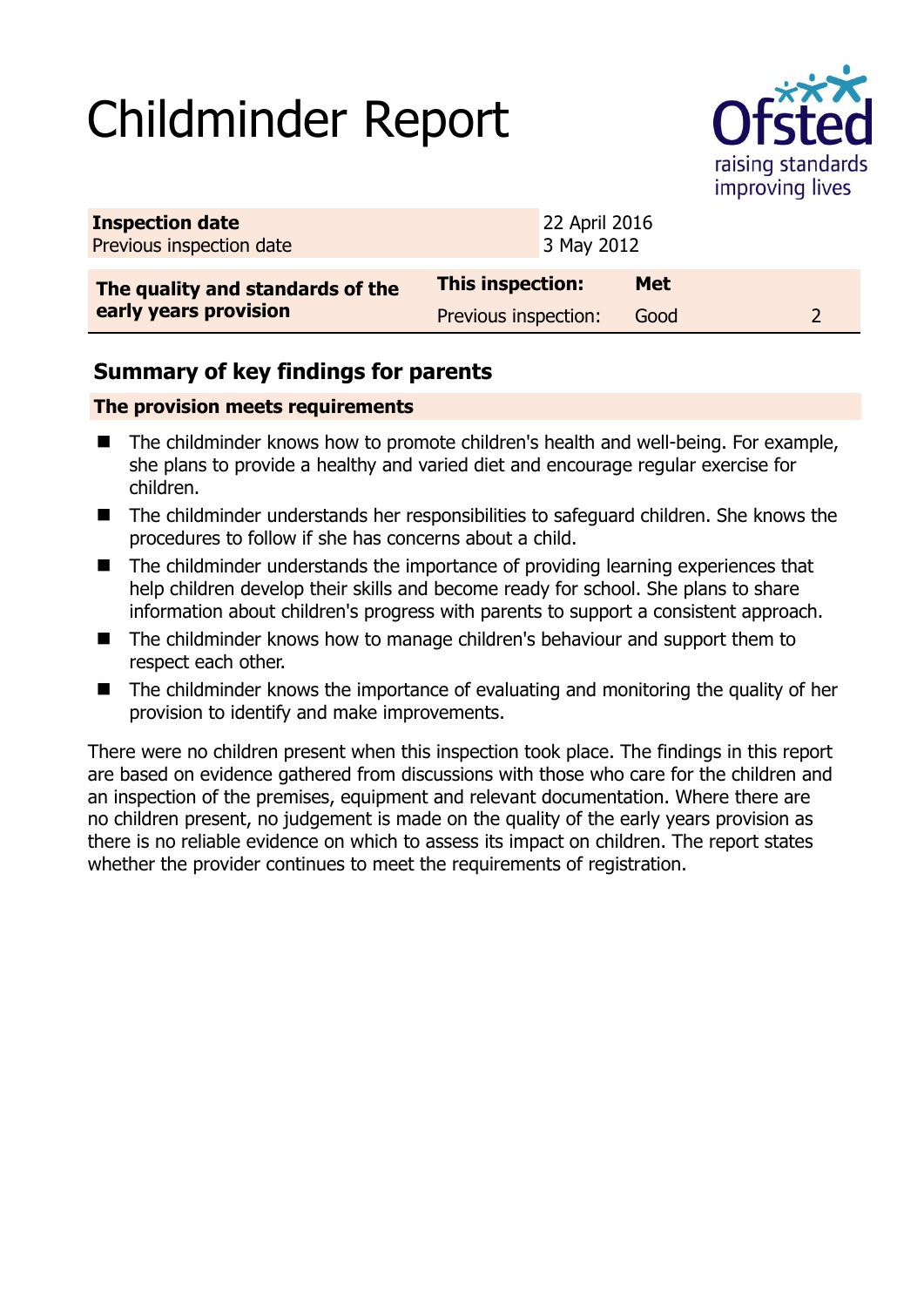#### **Inspection activities**

- The inspector checked evidence of the childminder's safeguarding knowledge and procedures.
- The inspector viewed the areas of the childminder's home available for the care of children.
- The inspector sampled a range of documentation, including policies, public liability insurance and suitability checks.
- The inspector had discussions with the childminder about the learning experiences she plans to provide for children.

**Inspector**  Kirsty Hillocks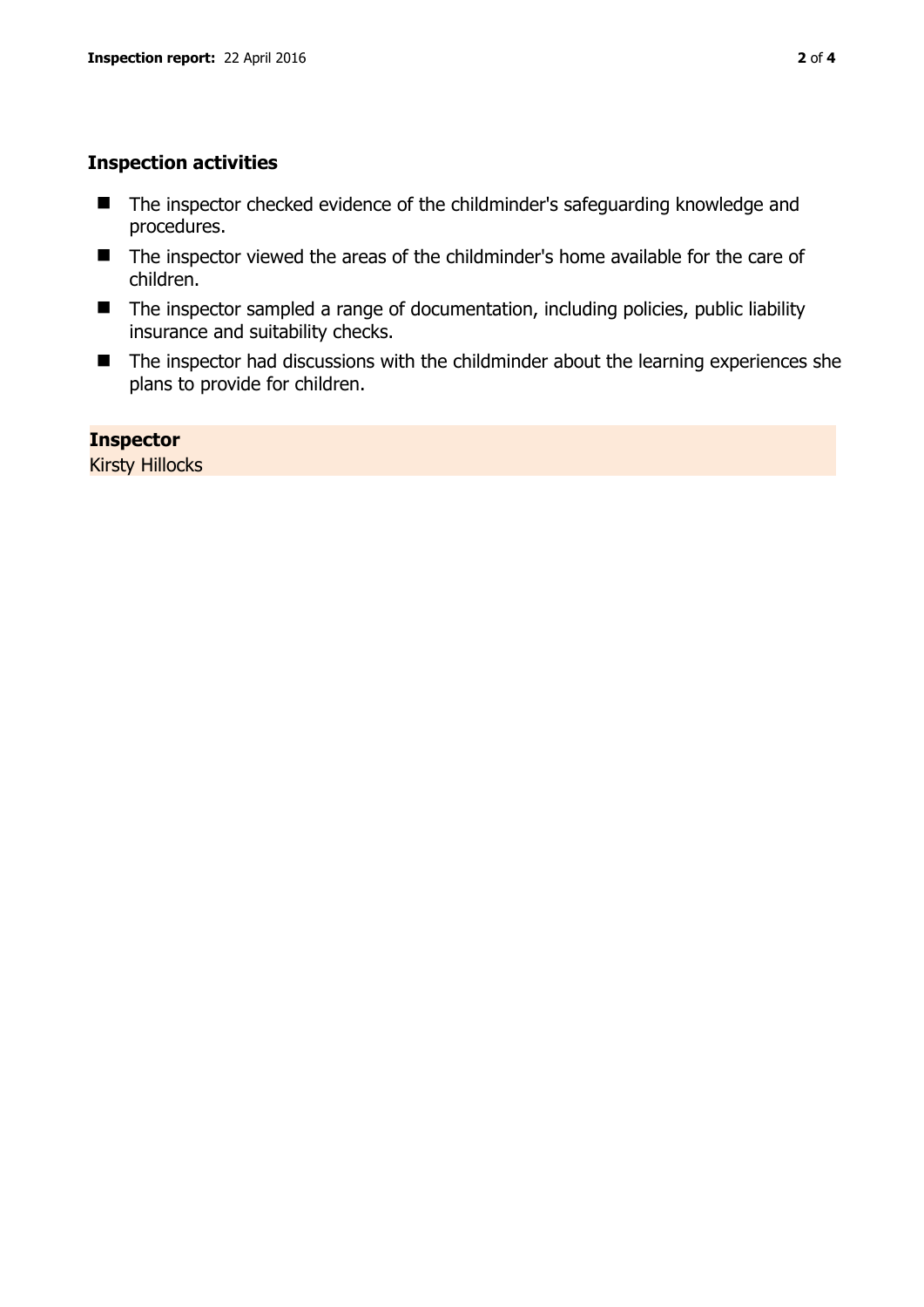### **Setting details**

| Unique reference number            | EY434948                                                                             |
|------------------------------------|--------------------------------------------------------------------------------------|
| <b>Local authority</b>             | <b>Essex</b>                                                                         |
| <b>Inspection number</b>           | 838947                                                                               |
| <b>Type of provision</b>           | Childminder                                                                          |
| Day care type                      | Childminder                                                                          |
| <b>Registers</b>                   | Early Years Register, Compulsory Childcare<br>Register, Voluntary Childcare Register |
| <b>Age range of children</b>       | $0 - 8$                                                                              |
| <b>Total number of places</b>      | 4                                                                                    |
| Number of children on roll         | 0                                                                                    |
| <b>Name of provider</b>            |                                                                                      |
| <b>Date of previous inspection</b> | 3 May 2012                                                                           |
| <b>Telephone number</b>            |                                                                                      |

The childminder registered in 2011. She lives in Wickford, Essex. The childminder operates all year round. There were no children on roll at the time of inspection.

This inspection was carried out by Ofsted under sections 49 and 50 of the Childcare Act 2006 on the quality and standards of provision that is registered on the Early Years Register. The registered person must ensure that this provision complies with the statutory framework for children's learning, development and care, known as the Early Years Foundation Stage.

Any complaints about the inspection or the report should be made following the procedures set out in the guidance 'Complaints procedure: raising concerns and making complaints about Ofsted', which is available from Ofsted's website: www.gov.uk/government/organisations/ofsted. If you would like Ofsted to send you a copy of the guidance, please telephone 0300 123 4234, or email enquiries@ofsted.gov.uk.